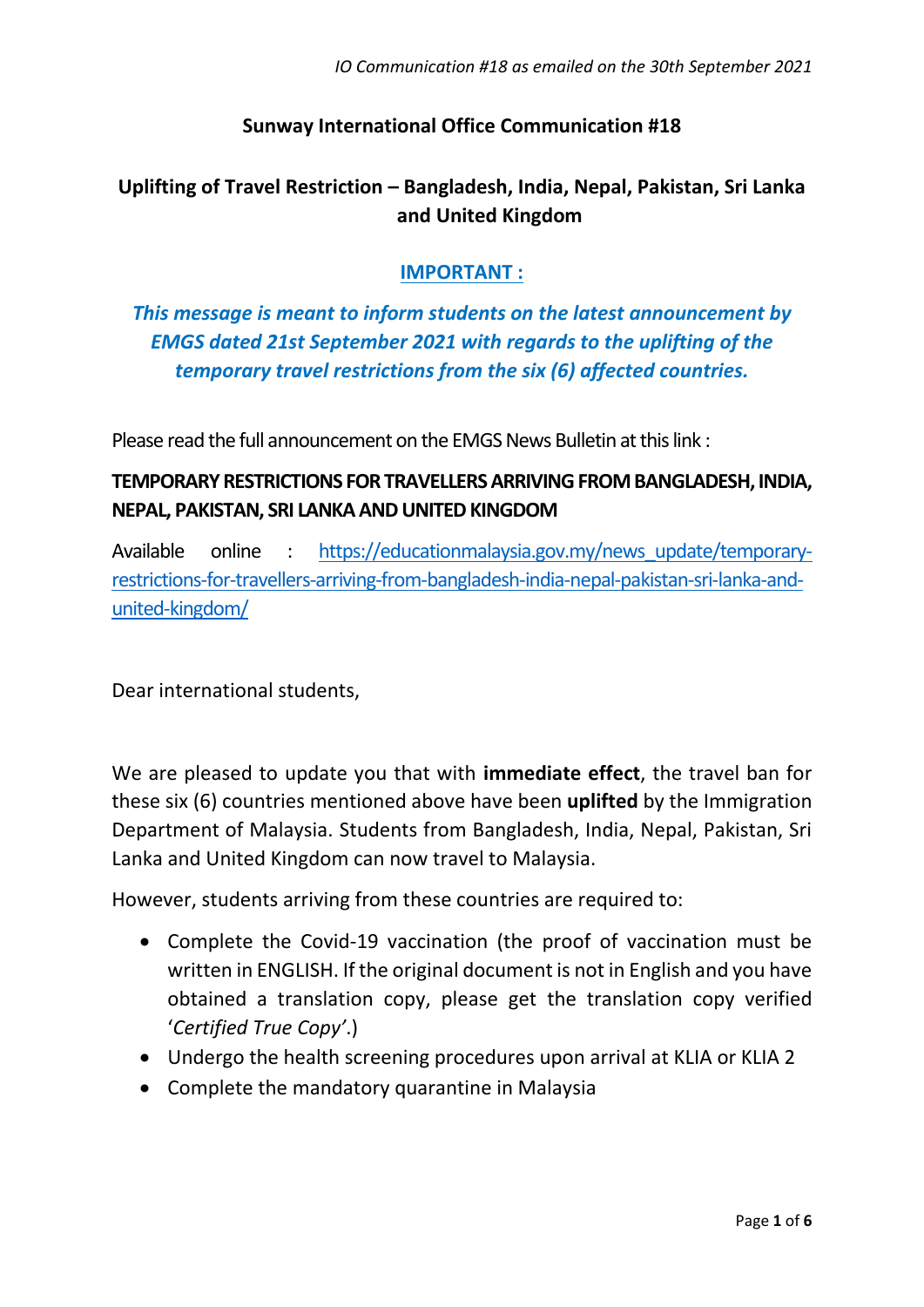As you prepare to travel to Malaysia, please seek the guidance from your Programme Leader / Coordinator from the respective academic office on the most suitable period for you to travel. Here are some questions that you can ask them:

- 1) Would it be advisable to travel to Malaysia during an ongoing semester?
- 2) I would be required to undergo 14 days (or up to 21days) of quarantine upon arrival in Malaysia. Will this disrupt my studies?
- 3) Would I have any subjects to take in the coming semester? If I do not have any subjects to take, should I postpone my travel date? (*Students without any subjects offered will be required to defer semester and shall not travel to Malaysia*)
- 4) When will I be completing my current programme? (*Students who will be completing the current programme*)

Kindly read the scenarios below carefully as you may find yourself in any one of these scenarios. Please pay careful attention to what you will have to do.

### **Scenario 1 :**

# *I have started my programme with Sunway online but have not travelled to Malaysia to attend any classes at the Sunway campus before.*

- Ensure your Visa Approval Letter, i.e. eVAL (Approval of Foreign Student Studying in Malaysia) and Travel Authorisation Letter (Permission to Enter Malaysia) has been issued. You can Check Application Status here : <https://visa.educationmalaysia.gov.my/emgs/application/searchForm/>
- Both the eVAL and Travel Authorisation Letter (Permission to Enter Malaysia) has a six (6) month validity period calculated from the date of the letter. Please ensure that both documents are still valid on the day you arrive in Malaysia.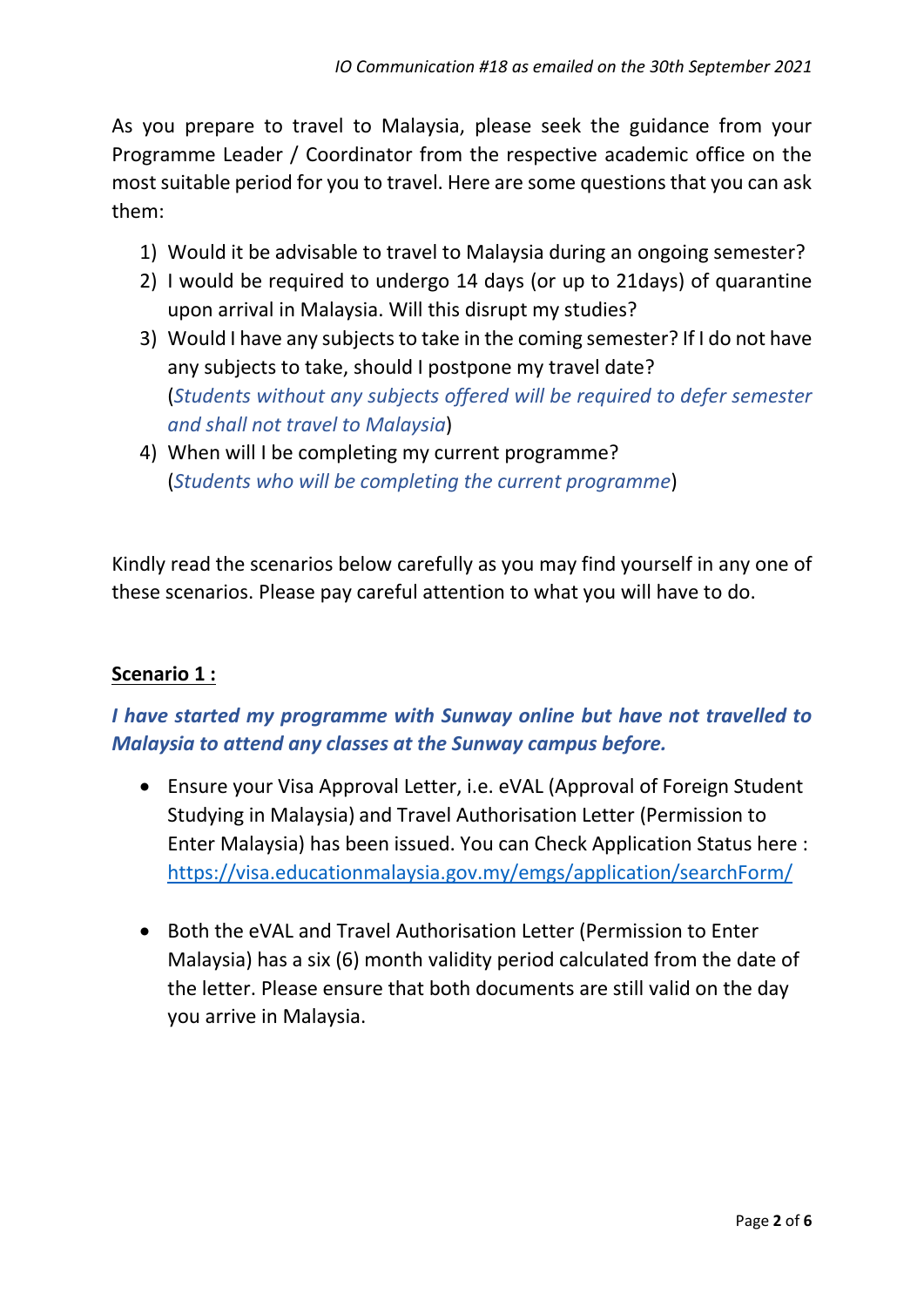### **Scenario 2 :**

*I was unable to travel to Malaysia to attend any classes at the Sunway campus because of the travel ban. My Visa Approval Letter, i.e. eVAL ( Approval of Foreign Student Studying in Malaysia) and Travel Authorisation Letter (Permission to Enter Malaysia) has expired as it is more than 6 months old.* 

- The expired documents can be renewed (extension) only for one time with a validity period of another six (6) months.
- You need to be very certain that you have decided to travel to Malaysia before applying for the renewal of the eVAL and Travel Authorisation Letter.
- Students who are still undecided if they would like to travel to Malaysia should not apply to renew the eVAL and Travel Authorisation Letter renewal until they are certain.
- To apply for the renewal of these documents, kindly email IO Admission (int\_admin@sunway.edu.my). Please allow 8 weeks for the renewal process and mindful it may take longer for approval.
- Do not purchase and flight ticket or make any travel arrangements until you have received the renewed documents.

### **Scenario 3 :**

*I have not obtained my My Visa Approval Letter, i.e. eVAL (Approval of Foreign Student Studying in Malaysia) and Travel Authorisation Letter (Permission to Enter Malaysia). I have already checked application status via :*  <https://visa.educationmalaysia.gov.my/emgs/application/searchForm/>

- Please email IO Admission (int admin@sunway.edu.my) to inform us of this matter.
- Do not purchase and flight ticket or make any travel arrangements until you have received the eVAL ( Approval of Foreign Student Studying in Malaysia) and Travel Authorisation Letter (Permission to Enter Malaysia).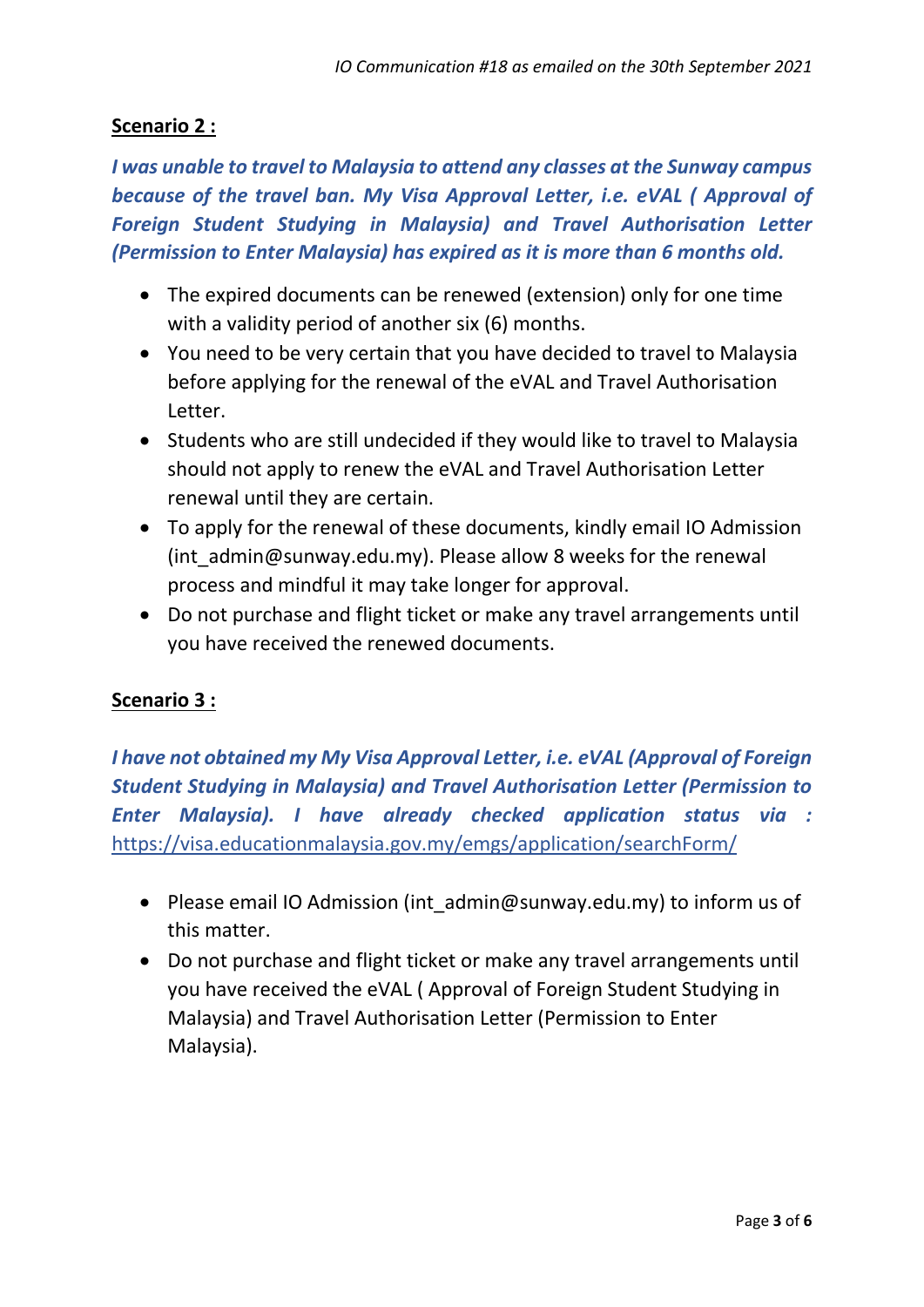### **Scenario 4 :**

# *I have returned to my home country last year due to the pandemic and have not been able to return to Malaysia due to the travel ban. My current student pass has also expired but I plan to return to campus. What should I do?*

- Apply for EMGS Travel Authorisation Letter (Permission to Enter Malaysia) via the EMGS Website > Apply for Travel Authorization EMGS Website link :<https://visa.educationmalaysia.gov.my/>
- Communicate with International Welfare [\(intwelfare@sunway.edu.my\)](mailto:intwelfare@sunway.edu.my)

### *Scenario 5 :*

*I have applied for EMGS Travel Authorisation in the past, but I was unable to travel to Malaysia due to the travel restriction. Now my travel authorisation has also expired. What should I do to return to campus?*

If you have applied for the EMGS Travel Authorisation in the past, and this document has expired ( more than 3 months from date of the letter), you are required to put in a new application via the EMGS Website (link : [https://visa.educationmalaysia.gov.my/\)](https://visa.educationmalaysia.gov.my/)> Apply for Travel Authorization

#### *Scenario 6 :*

# *I am a Pre-U student. This is my final semester and I am planning to continue my degree at Sunway University next semester. Should I travel to Malaysia now?*

No, you should remain in your home country or country of residence and complete the final semester of your Pre-U programme online (unless you are required to attend physical class/examination in Malaysia, you can communicate with the respective programme leader/coordinator for further advise).

You can travel to Malaysia for degree using the newly approved Visa Approval Letter, i.e. eVAL (Approval of Foreign Student Studying in Malaysia) and Travel Authorisation Letter (Permission to Enter Malaysia) for your degree programme.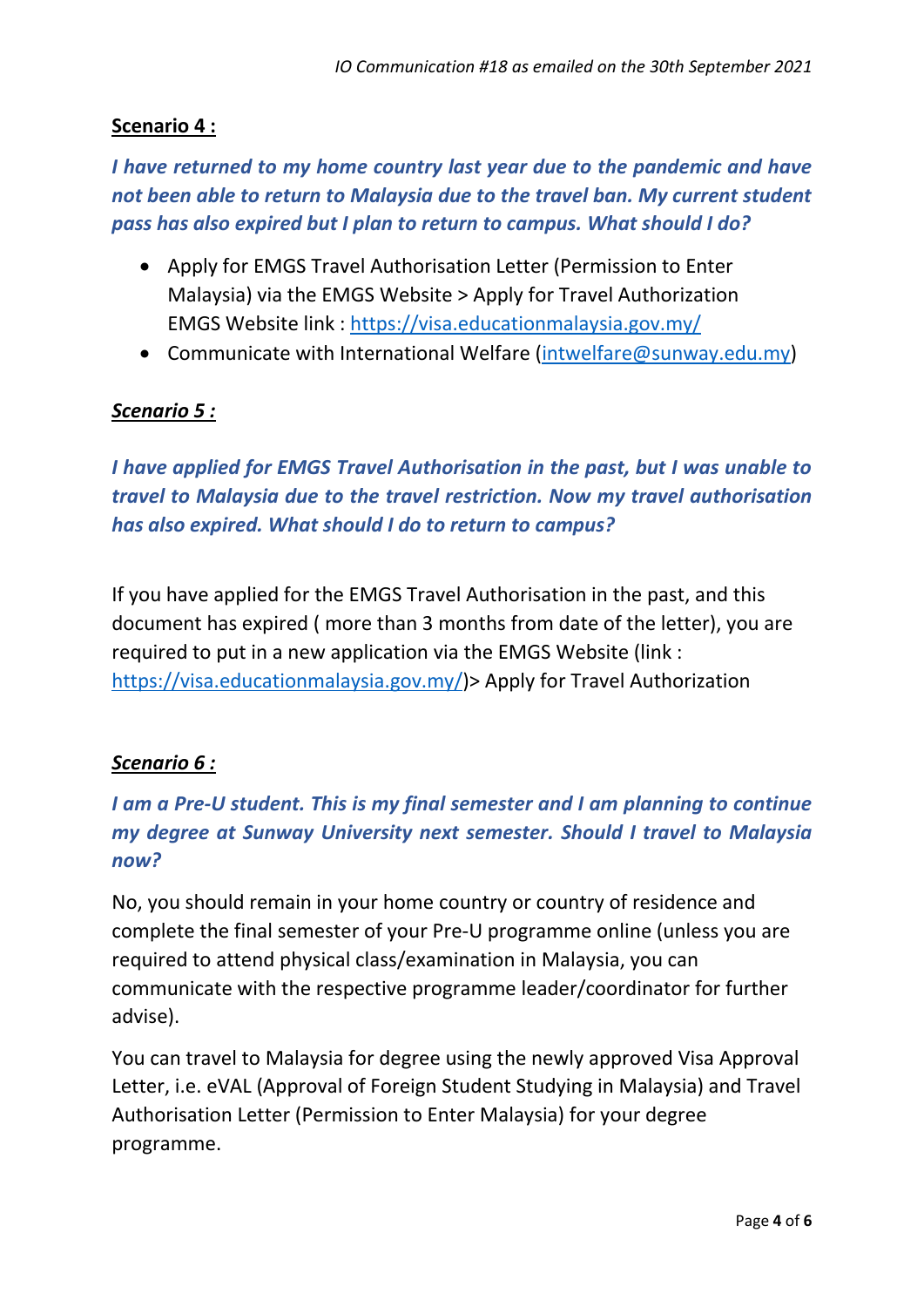\* *Same procedures also apply to students who wishes to progress from Diploma to Degree, or Undergraduate to Postgraduate degree*.

#### **Scenario 7 :**

#### **This is the final semester of my programme. Can I still travel to Malaysia?**

No, unfortunately you cannot travel to Malaysia as you will not be able to get your student visa endorsed as you are completing your studies. You would have to remain in your home country or country of residence and complete the final semester of your programme online. Please contact your respective programme coordinator.

Important notes:

- To know more about the procedures, quarantine and screening fees and other related questions, please refer to EMGS **Frequently Asked Questions (FAQ) for International Students**  *Available Online :*  [https://educationmalaysia.gov.my/news\\_update/frequently-asked](https://educationmalaysia.gov.my/news_update/frequently-asked-questions-faq-for-international-students/)[questions-faq-for-international-students/](https://educationmalaysia.gov.my/news_update/frequently-asked-questions-faq-for-international-students/)
- If you have been vaccinated in your home country, please email your vaccination certificate to Registry: [srga-op@sunway.edu.my](mailto:srga-op@sunway.edu.my)